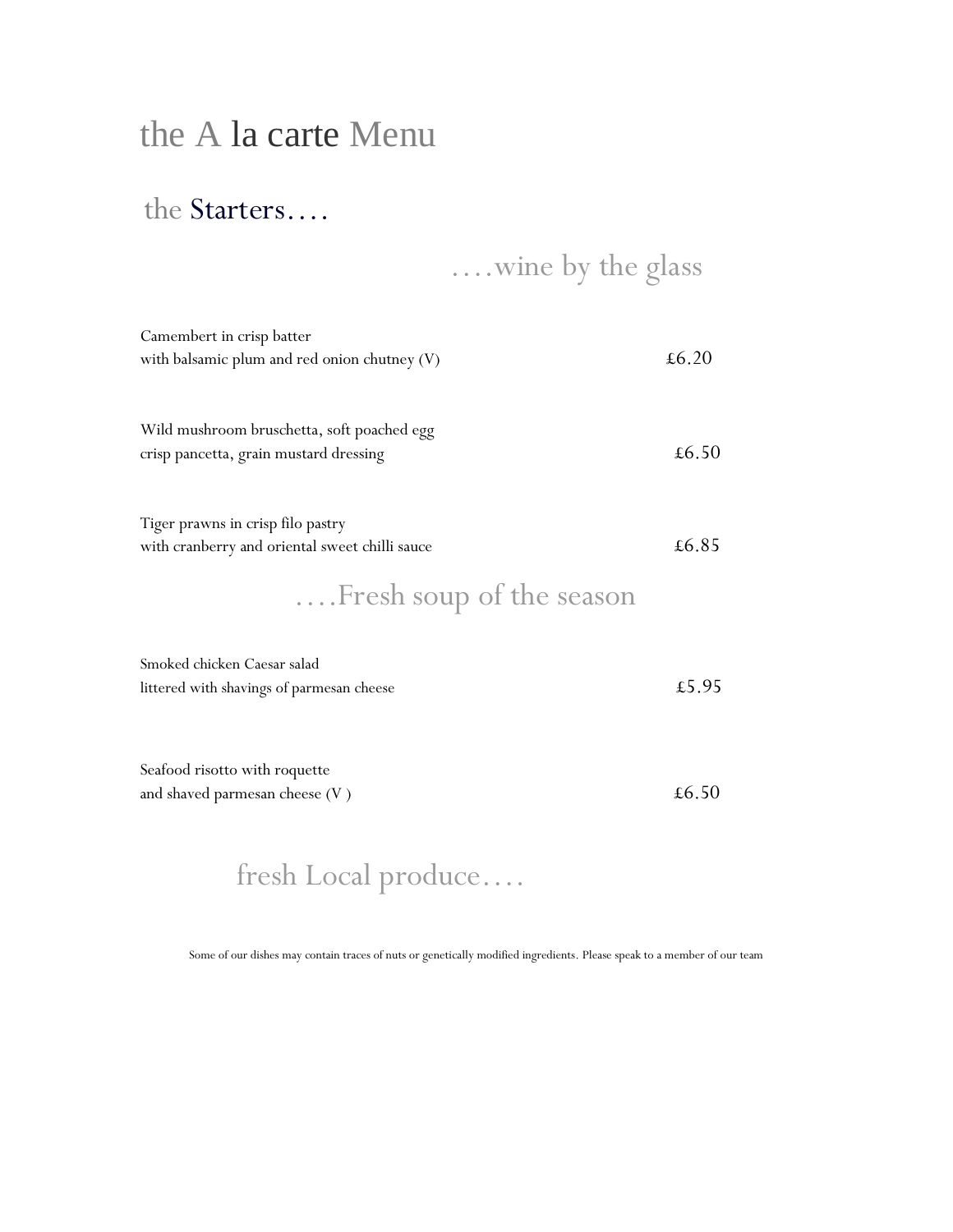#### the Main course….

…still or sparkling water

| Pan seared breast of chicken<br>wild mushrooms, asparagus and sage butter sauce                       | £16.95 |
|-------------------------------------------------------------------------------------------------------|--------|
| Roast rump of lamb, chive mash, wilted greens<br>red wine and rosemary glaze                          | £18.95 |
| Baked goats cheese on rocket and roasted red peppers<br>with balsamic red onion glaze (V)             | £14.95 |
| relaxed and informal dining                                                                           |        |
| Confit of Gressingham duck<br>oriental five spice, orange and sweet chilli sauce                      | £16.95 |
| Grilled fillets of seabass<br>on roasted Mediterranean vegetables, tomato and basil pesto dressing    | £16.95 |
| Steamed fillets of lemon sole with cray fish<br>wilted baby spinach leaves, steeped in tarragon sauce | £17.75 |
| 28-day aged rib eye steak, pan-seared<br>field mushrooms, béarnaise sauce, thick hand cut chips       | £19.95 |
| a Little extra                                                                                        |        |
| Extra selection of fresh seasonal vegetables                                                          | £3.95  |
| Salad of rocket with shaved parmesan cheese                                                           | £3.95  |

…with imagination and flair